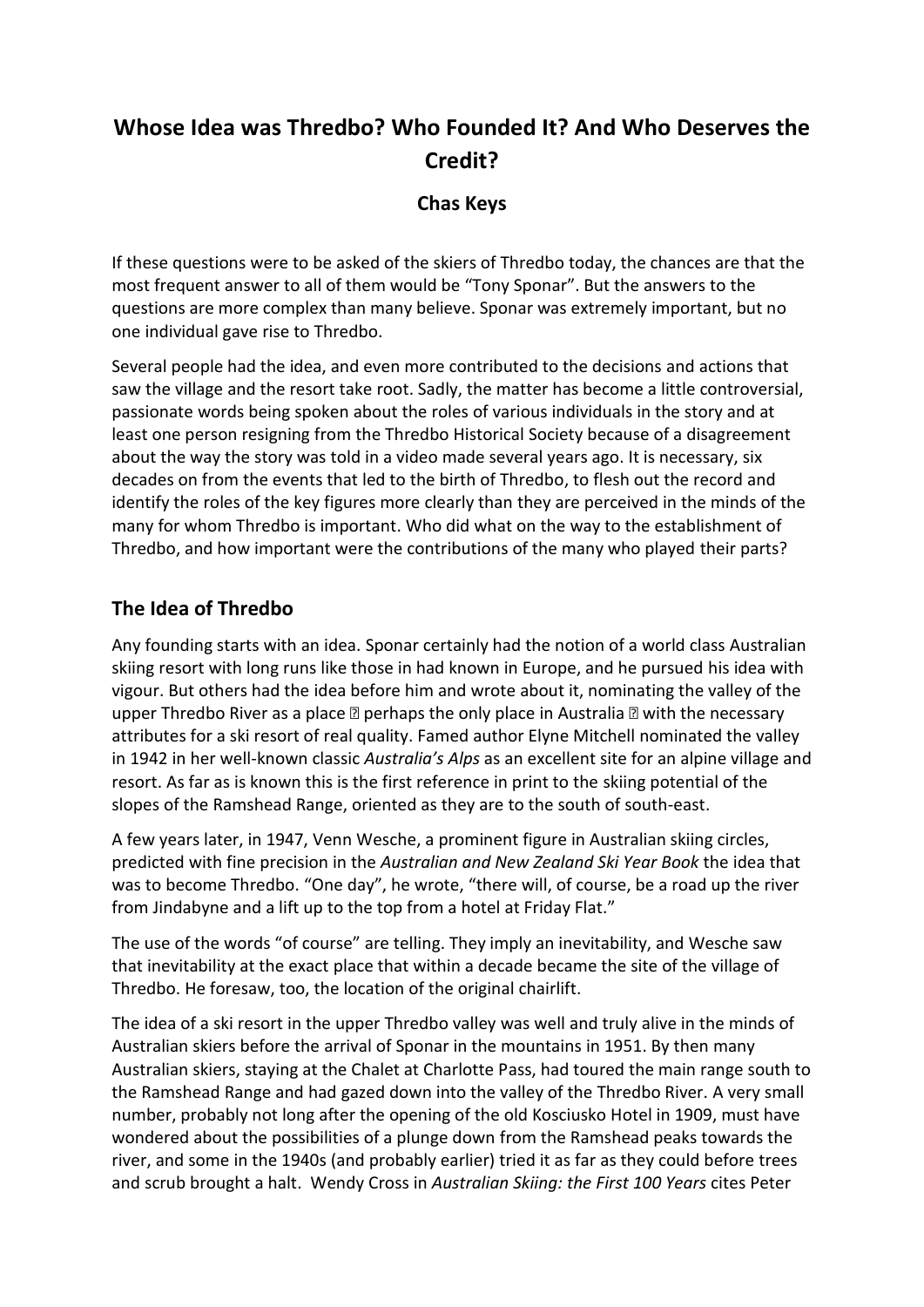Blaxland and others skiing from the range to the river in 1943 and Tom and Elyne Mitchell doing the run from the range to Dead Horse Gap six years before. Others skied the slopes in even earlier times, among them the men who staffed the meteorological station on Mt Kosciuszko around the turn of the twentieth century and skied down to the Thredbo River on their way to Jindabyne for supplies.

By mid-century many in the still-small skiing fraternity would have known of the prophesy of Venn Wesche three years before: the *Ski Year Book* was widely read. In September 1950 Charles Anton led a touring party from the Chalet that included young Tasmanian skier Shann Turnbull, and they stood atop Saturday Peak looking into the valley of the Thredbo. The group pondered the potential of what was before them, and Anton waxed lyrical about its possibilities for downhill skiing. The slope was far longer than anything on the eastern side of the main range, the principal skiing area of New South Wales at the time.

### **The Search for the Site and the Forming of the Syndicate**

The story of the search for what became Thredbo is covered by Sponar in his autobiography (*Snow in Australia: that's news to me*) and in Geoffrey Hughes' *Starting Thredbo*. Others, like Wendy Cross, have added detail and there were reports on Thredbo in the *Ski Year Book* from time to time during the 1950s. Both Sponar and Hughes were players in the search for a site for a skiing resort and in the decisions that were made as a result of their endeavours. They are the only two members of the syndicate who recorded their views about the processes that led to the development of Thredbo. Broadly, their accounts are similar.

Sponar, while at the Chalet in 1951, wrote in his book of being told by a "man in a slouch hat" of long, skiable slopes to the south. These made up the "Thredbo fall" of the Ramshead Range and had a drop of perhaps up to 3000 feet (more than 900 metres) to the Thredbo River. These were the very slopes that Elyne Mitchell and Venn Wesche had identified. During the summer of 1951-52, according to an oral history recorded by Klaus Hueneke in 1986, Sponar first saw them from the Ramshead Range having ridden there by horse.

More than two years after sighting the southern flank of the range, Sponar met Eric Nicholls, a Sydney architect and town planner. Nicholls heard with interest Sponar's ideas for a ski resort there and (according to *Snow in Australia*) "proposed ways of getting the project under way". This involved generating publicity, seeking financial and other support and contacting people who could install a modern chairlift. Nicholls also spoke to skiers Charles Anton (the President of the Ski Tourers' Association and already known to Sponar) and Geoffrey Hughes (a Sydney solicitor and a member of the Ski Club of Australia). Quickly, the notion developed that the four men should form a syndicate, secure a lease over an area in the valley of the Thredbo River and begin developing a resort there.

The four pored over maps, searched the valley for an appropriate site, and considered Dead Horse Gap and the Twin Valleys (where the national championships had in 1953 and 1954 showcased the valley of the Thredbo as a site for downhill racing). They also put their idea of a resort village to the trustees of the Kosciusko State Park and, lacking money, began seeking business backing for their proposed venture.

Through the contacts of Nicholls and Hughes, Thyne Reid joined the group. Reid's business contacts and considerable wealth made him the obvious person to become the chairman of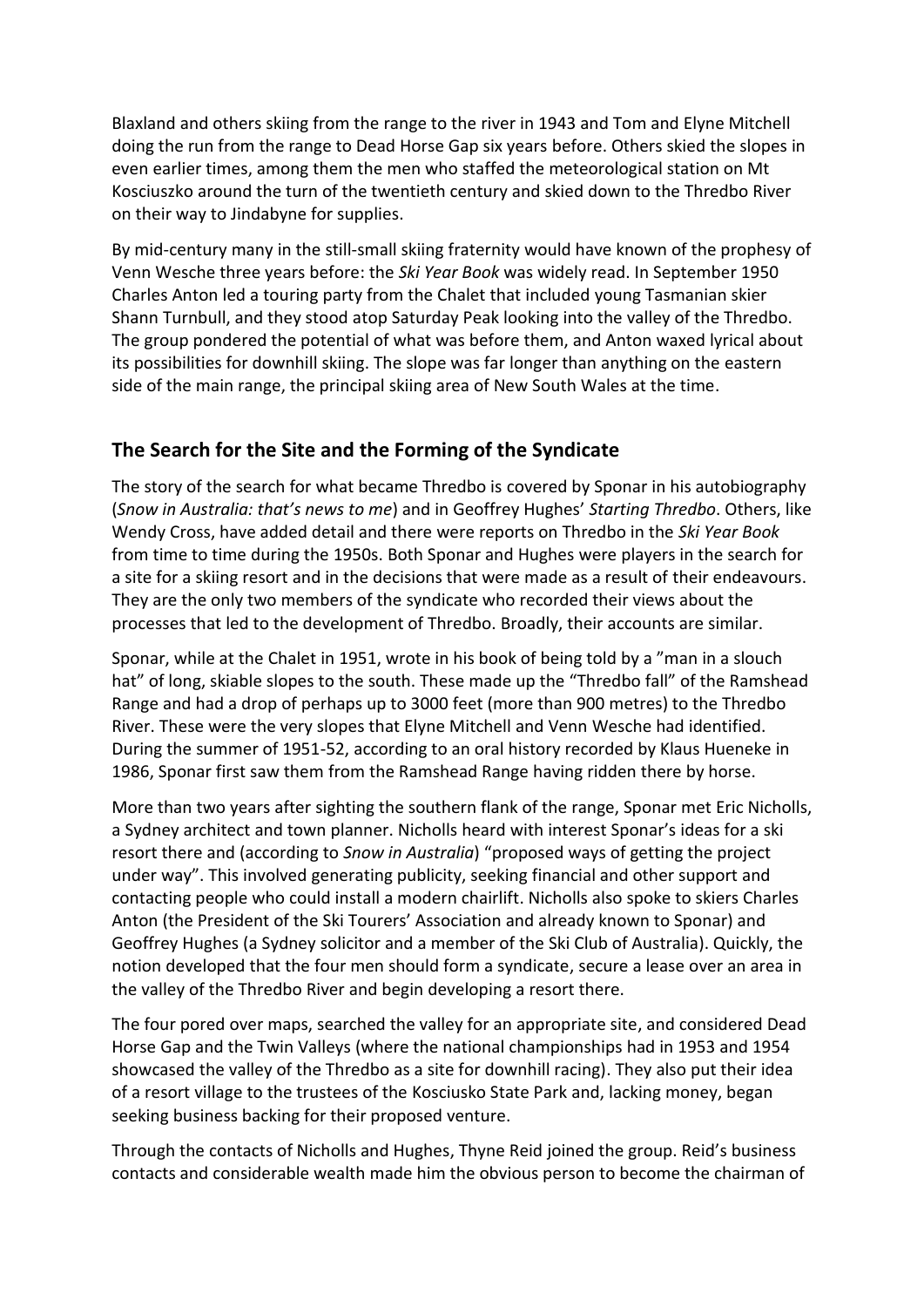the syndicate. Before the end of 1955 the Friday Flat site had been agreed by the now five players, and in 1957 Kosciusko Thredbo Pty Ltd was formed.

## **A Video and a Controversy**

Sponar was heavily involved in both the search for the site of Thredbo and the early development of the resort. In Thredbo lore, he came to be considered a  $\mathbb D$  perhaps even the ꟷ central figure in the story. But in 2006 a video appeared which in some minds appeared to diminish somewhat Sponar's contribution. This was *Charles Anton, the Main Range and Thredbo, 1950 -1962*, by Helen Malcher ꟷ with narration by Philip Lewis who is Anton's son. It is an informative video, but part of the narrative can be and has been heard as disparaging of Sponar's role in the story. Accordingly it has been criticised in some quarters. The man who resigned from the Thredbo Historical Society did so because the Society had not publicly disassociated itself from the video as he had asked.

The video makes much of Sponar's writing in his autobiography about his "hidden valley", and implies that he "discovered" it, had the "vision" of a resort there and was the "founder" of what developed as Thredbo. Entirely fairly, the video points out that autobiographies can be dangerous as sources, vehicles for the egos of those wanting their achievements to be favourably recorded for posterity. Sponar's book is not without flaws on this score.

But the video may go too far in its portrayal of Sponar's role as more limited than Sponar claimed. The term "hidden valley" is not best seen as a claim on sole ownership of an idea: it is better, perhaps, to think of it as describing a romantic vision. "Discovery", too, does not have to mean the finding of something that was previously completely unknown: one can discover a thing for oneself that is already known to others. Nor is it true that it is Sponar's book that created the impression that Sponar was the only or key "founder" of Thredbo, because that notion was well established in the minds of many Thredbo skiers long before the book was published. And it cannot be denied that Sponar had a "vision" for a Europeanstyle ski resort and came to see the valley of the Thredbo River as the place to build it. Others had a similar vision a Venn Wesche for one a but Sponar acted on his.

Sponar describes some of the contributions of the other members of the syndicate, with the exception of Hughes whose name is not mentioned. He and Hughes fell into serious disagreements in about 1957 and their relationship soured. It is also clear that Sponar disliked Reid and had differences with Nicholls. But he discussed Anton, Nicholls and Reid at some length and recognises their roles in the story including the importance of the role of Reid and his money. Sponar is far from claiming all the credit for Thredbo.

Some people believe that Helen Malcher's video elevates Charles Anton's role in the Thredbo story to the same level as Sponar's or higher. In this regard it might be suggested that Anton's former secretary (Malcher) and the narrator (Anton's son) are not ideally placed to comment objectively, especially having been critical of Sponar's autobiography for having gilded his own lily. The video implies that Sponar exaggerated his role and that a corrective is needed in Anton's favour. Sadly, a battle has arisen over the contributions of two of the players in the story. This is rather ironic given that Anton and Sponar were allies who got on better with each other than Sponar did with the other syndicate members.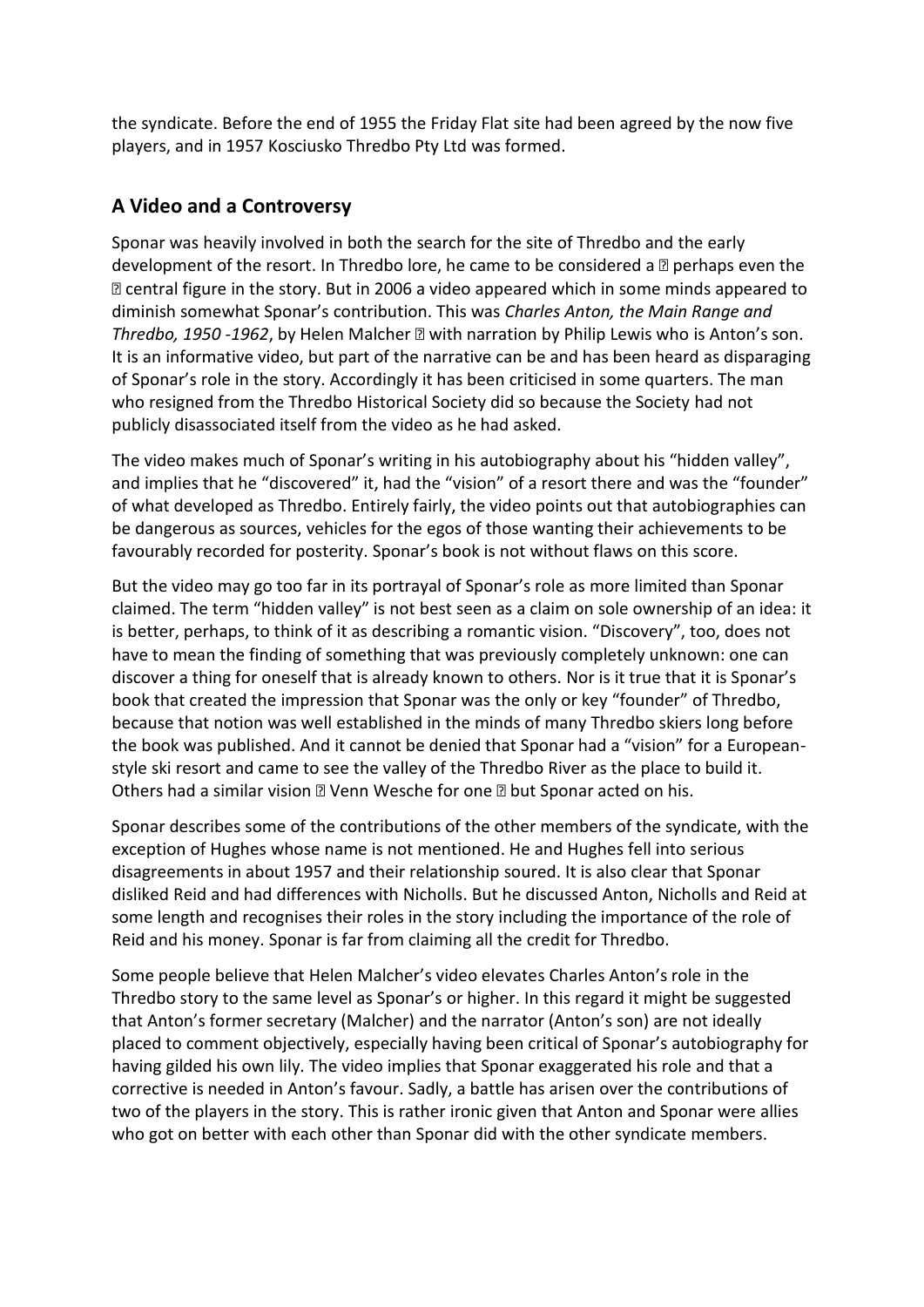## **The Contributions of the Players**

Where the truth lies in such matters is not easy to determine. But it is possible to work out the contributions of the five syndicate members between 1954, when Sponar met Nicholls, and 1958 when Thredbo was taking shape on the ground. Nicholls is the least well known of the syndicate publicly, but his business contacts in the early part of this period were critical and he made good on his promise to find chairlift manufacturers and obtain newspaper publicity for the proposal to develop a ski resort. Older than the other three originals in the syndicate, he probably played little if any role in the physical search for the best site for Thredbo, but it was he who coined the name of the original Kosciusko Chairlift and Thredbo Hotel Syndicate as part of the goal of attracting publicity: the word "Kosciusko" was well known and thought important for marketing purposes. Nicholls was also involved in the preparations for the negotiation of the lease arrangements with the Park Trust.

Once Reid came on board, Nicholls appears to have deferred to him on important decisions such as the siting of the tourist hotel which was to be the centrepiece of the village. He was then instrumental in surveying the village to form lots for clubs and businesspeople to build lodges upon. Large lots were created, a boon because they allowed room for the lodges to be expanded and provided generous space for car parking. Years later, long-term Resident Village Manager Albert van der Lee gave Nicholls credit for the foresight he showed here.

Anton's role was quite different. As the leader of the Ski Tourers Association, he pioneered the development of a chain of mountain huts including Lake Albina, Kunama and, at Thredbo in 1958 and 1959, Roslyn and Kareela: he and the STA thus supported the infant resort when not many Australians were ready to invest in what must have seemed at the time a risky venture. Anton was also a wizard at obtaining publicity for the projects in which he was involved, had good business contacts through his employment in the insurance industry and was experienced in negotiating with the Kosciusko State Park Trust. He owed money to the Trust, though, which may not have been helpful. He also had an infectious enthusiasm and boundless energy for developments in the Snowy Mountains. But after having participated strongly in searching for the optimal site for the resort he too deferred to Reid on the details of decisions about the village and the ski slopes. His principal interest was in the development of huts for ski tourers, and Thredbo was to help him achieve his goals in that endeavour.

Hughes, the lawyer, had experience in leasehold negotiations and drafted the lease documents which led to the legal agreement with the Park Trust. He too had good business contacts, a sense of the need not to attract competition by publicising too heavily the benefits of the Thredbo area before the syndicate had secured a lease over it (in *Starting Thredbo* he mentions cautioning the enthusiastic Anton on this score), and access to a personal network made up largely of young skiers from the legal fraternity. Moreover Hughes fashioned the first uphill transport in time for the winter of 1957. His rope tow, cobbled together from spare parts, was important in providing access to Thredbo's slopes in that first season. He too seems to have deferred to Reid on important decisions from 1957 onwards.

Sponar was the skiing expert who led in the search for the site of Thredbo. He had a more detailed understanding of the requirements of a skiing resort than any of the others. On this score he thought Friday Flat superior to the Twin Valleys site further down the Ramshead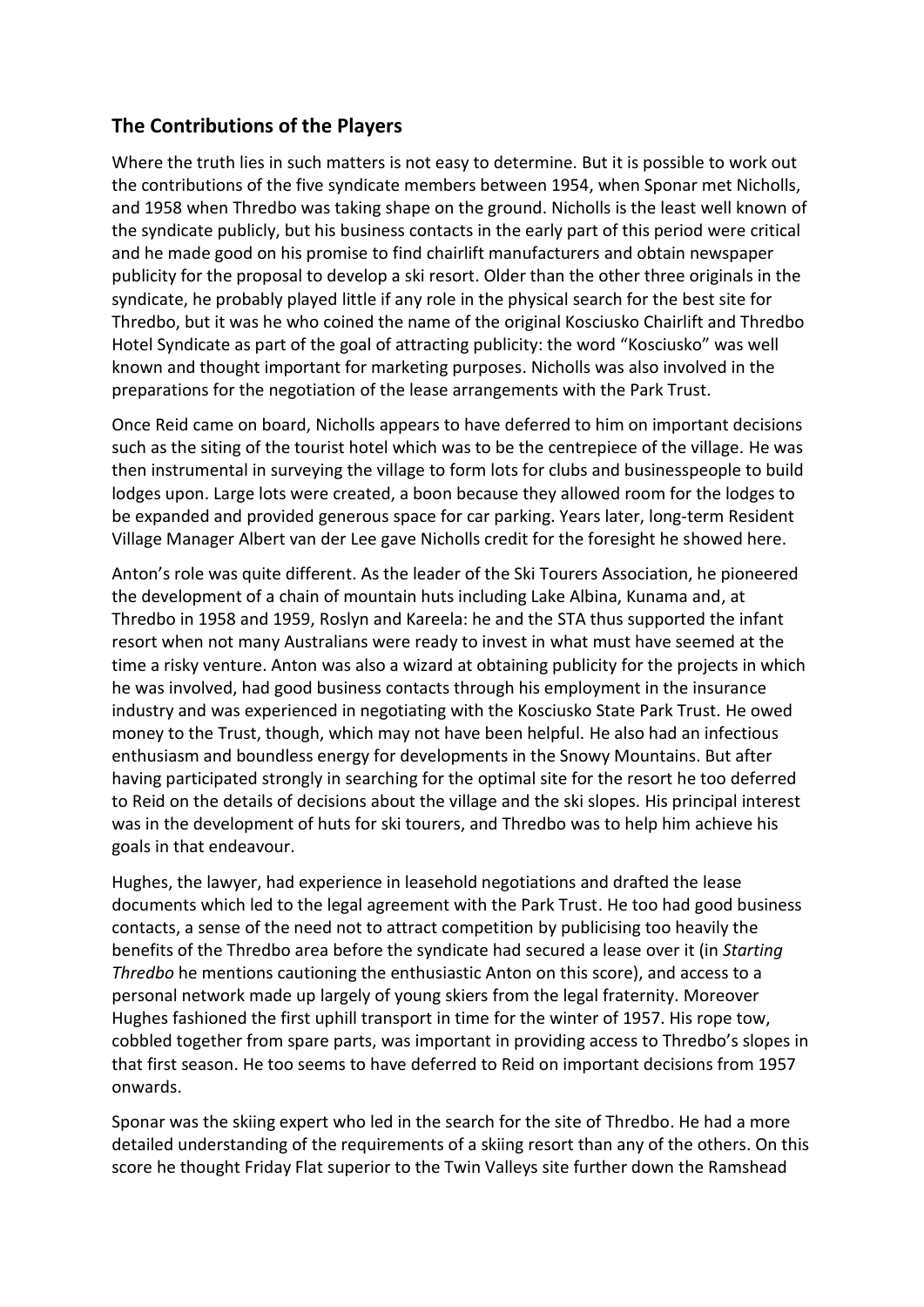Range: that location, the site of the George Chisholm Run which had achieved prominence when it hosted the National Championships in 1953 and 1954, was favoured by some in the skiing community of the 1950s including Winter Olympian Bob Arnott. But most who had an opinion favoured Friday Flat: according to Bill Bursill, a large party of businessmen and skiers who visited in October 1955 agreed that it was the place at which Thredbo should be built.

Multi-talented and hard-working, Sponar laboured over the summer of 1956-57 to clear a line for the chairlift. He then obtained and re-erected the hut that became the company's Thredbo building (The Lodge) and he accompanied people around Thredbo as they searched for their own lodge sites. In addition he managed with his wife the operation of the nascent village and helped people to get started on their building projects.

Sponar did, though, tend to get ahead of Reid and the rest of his partners on matters like defining the line for the first chair. Not consulting sufficiently and believing that he had a superior understanding of what was needed on the mountain, he antagonised Reid with what must have been taken as arrogance. Tellingly, Sponar was not made a director by Reid when the company was formed. His original chair line was deemed to be badly sited, given the need to locate the tourist hotel in a reasonably well drained position, and he was accused of wasting syndicate money. For his part, Sponar believed that the slopes next to his planned chair would have given skiers more nearly optimal runs in relation to the fall line along with a slightly longer snow season  $\mathbb B$  because of the more south-facing aspect than the replacement line delivered. Some skiers agree with Sponar's view even today.

Reid was the man with the money and accordingly the man with most of the power in the first years of Kosciusko Thredbo. The golden rule is that "he who has the gold makes the rules", and Reid unquestionably had the gold. He involved himself in all the early developmental decisions, and eventually he fired Sponar whose fingerprints on Thredbo's built environment were in the end fainter than they might have been.

Without Reid, KT could not have begun to meet the requirements of the lease. But even his money was not enough to develop the ski fields and the hotel to the level required by the lease. His final contribution was to find in Lend Lease a company with the resources to take the project further.

The skills and capacities of the five men were quite different, as was the nature of their contributions to the early Thredbo. Weighing these contributions is not easy; it is akin to comparing apples and oranges. But between them they formed a collective which despite the clashes and the enmity between the individuals involved created the beginnings of a significant resort. Probably, the two who were most central to the early development of the project were Sponar and Reid  $\mathbb B$  the former with his vision, his role in the selection of the site and his hard on-the-ground work when the resort was being created, and the latter with the business acumen and wealth without which Thredbo could not have got started. Nicholls, Anton and Hughes all played positive roles in setting up the venture but their contributions were in important ways less critical than those of Sponar and Reid.

#### **Conclusion**

The idea of Thredbo clearly pre-dated Sponar's arrival in the mountains: many in Australia's small skiing community by 1950 knew of Friday Flat and the flanks of the Ramshead Range